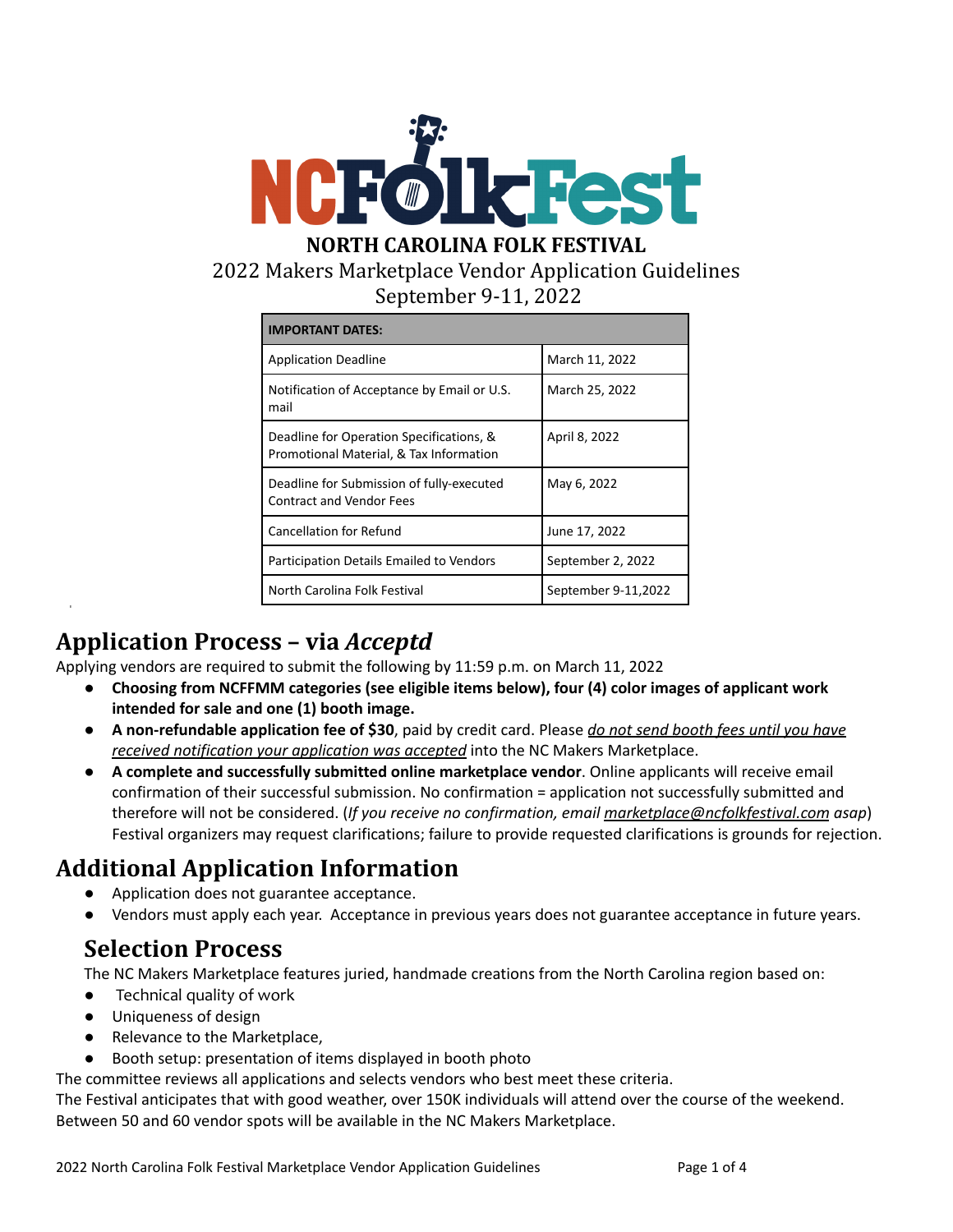- **Eligible items include**, **but are not limited to**: pottery, jewelry, paintings\*, quilts, custom furniture, textile art, stained and blown glass, photography, woodwork, sculpture, herbal/personal care, mixed media\*, and packaged made-in-NC food products. \**For vendors interested in selling paintings or mixed media, the artist may sell prints of an original work alongside the original work displayed at the Festival.*
- Ineligible items include, but are not limited to: crafts made from store-bought kits or molds, commercial reproductions, manufactured items that have been assembled.
- Vendors offering activities or services such as face painting or photo booths will not be considered.
- All packaged food items sold must be made in North Carolina.
- Applicants will receive notification regarding acceptance status by March 23, 2020
- The North Carolina Folk Festival reserves the right to deny any application without explanation.

#### **VENDING AT THE NORTH CAROLINA FOLK FESTIVAL NC MAKERS MARKETPLACE**

Vendors selected to participate in the North Carolina Folk Festival will receive an acceptance email in late March 2022. The email includes an information collection form that should be returned to the festival by **April 8, 2022** requesting:

- Operation Needs & Specifications
- Vendors' Promotional Information
- Liability Waiver or Proof of Insurance
- A copy of vendor's valid Certificate of Registration with the NC Department of Revenue (See the "Taxes & Insurance" section towards the bottom of the Application Guidelines for more information.)

In April, vendors selected to participate receive their contract agreement and processing instructions by email. **All necessary contracts, forms, and vendor fees must be submitted to Festival offices** by May 6, 2022. Failure to meet this deadline could result in forfeiture of booth space. Contact [marketplace@ncfolkfestival.com](mailto:marketplace@ncfolkfestival.com) with questions.

Vendors will receive a participation packet with detailed site information 1-2 weeks before the festival.

# **NC Makers Marketplace Vending Hours of Operation**

- o Friday: 5:30 p.m. to 10:00 p.m.
- o Saturday: 11:30 a.m. to 10:00 p.m.
- o Sunday: 11:30 a.m. to 6:30 p.m.
- Booths must be staffed for all contracted hours.
- The festival goes on **rain or shine unless extraordinary weather presents a safety issue**. All vendors are expected to be open during the hours listed above unless they are notified by Festival personnel.
- Vendors should bring someone to help watch their booth when crowds increase.
- Vendors will be under a tent, which they will provide.

# **Booth Pricing & Payment**

- The basic vendor fee is \$250.00 and covers all three days of the Festival.
- Booth fee includes 10'x10' space, two chairs (*upon request*), a 20 Amp (2000 Watt 120 Volt) single outlet electrical service, and security for Friday and Saturday night.
- The Festival reserves space upon receipt of payment by vendor.
- Full payment of all vendor fees must be submitted by May 6, 2022 by credit card to avoid forfeit.

## **Refunds**

- No refunds for cancellations after **June 17, 2022**
- No refunds for inclement weather.

# **Vendor Placement**

- The Festival assigns booth locations to each vendor. Marketplace vendor placement is subject to change if there are changes to the Festival site.
- **The Festival provides a space.** Booth spaces will come in ten foot increments only.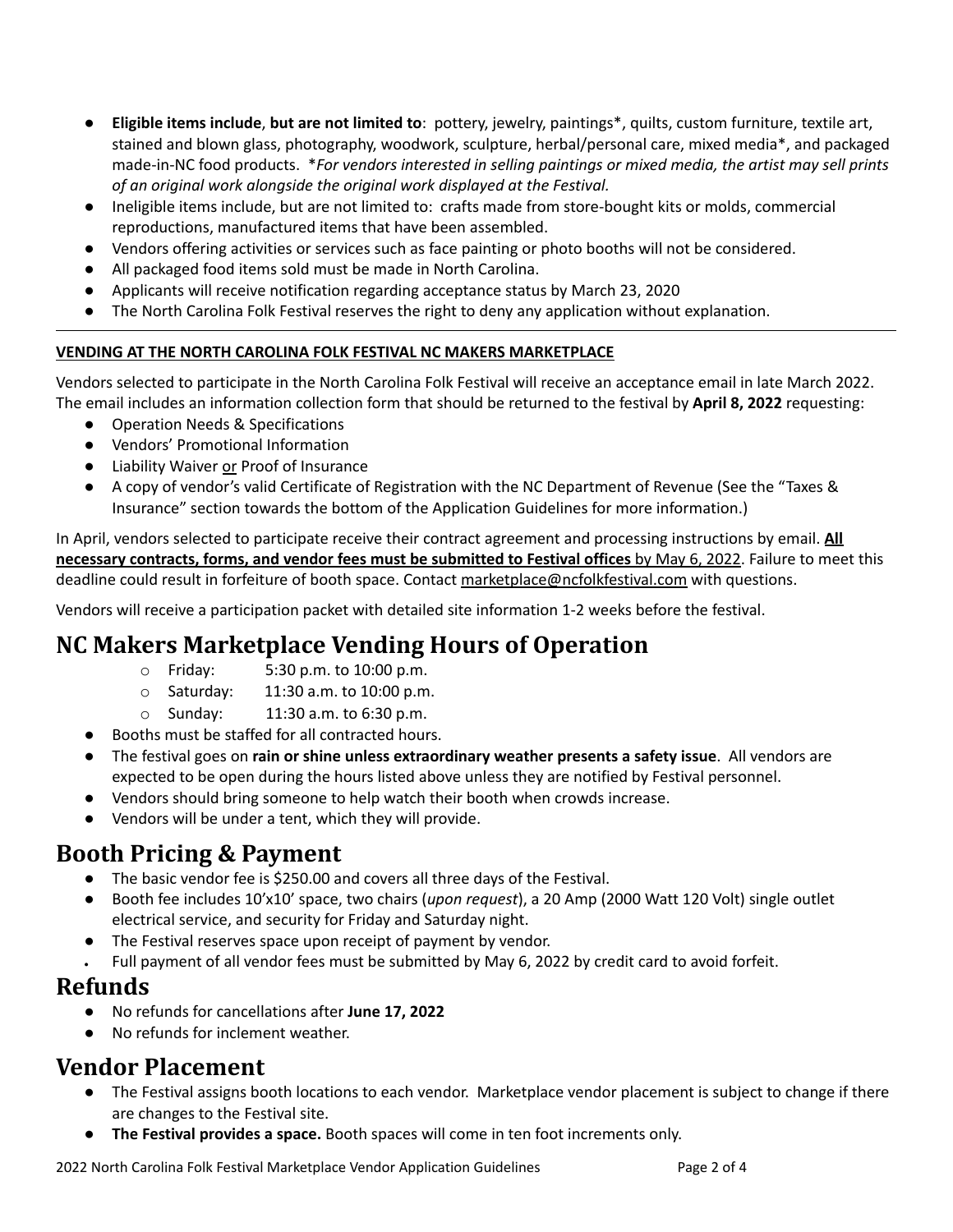- **●** Vendors may not trade, switch, or set up in another area, without approval from the Festival.
- No holes may be dug.
- Water service is not available in the Marketplace.
- Phone lines are not available in the Marketplace.
- Vendors needing a reliable internet connection should provide their own service.
- No space is reserved without a completed contract and full payment of the contract fee.
- Vendors are arranged according to their juried categories to create variety through the Marketplace
- Any special needs requests must be included on the vendor application.

#### **Set up**

- Marketplace vendors arrive to set up their booths on Friday, September 9, 2022 between 8 a.m. and 4 p.m.
- Vehicle unloading space is near assigned vendor booth in the Marketplace.
- Vendors are permitted thirty (30) minutes for unloading (before 4:30pm).
- Vendor vehicles will need to be removed from the designated unloading area before vendor begins booth setup.
- Describe in your application if your booth design and/or setup is incompatible to discuss exemption and options.
- Booths must be set up and operational by 5:30 p.m. on Friday, September 9, 2022.

## **Booth Operations Guidelines**

- Vendors must restrict activities to their booth space.
- No space-sharing or subletting is permitted, nor can the vendor assign the contract to another party.
- Vendor booths must be operational as the Marketplace officially opens until the Marketplace closes each day.
- Vendors may not advertise outside of their booth space.
- Raffles are not allowed.
- Camping is not allowed on the festival site.
- Generators are not allowed.
- There is security on Friday and Saturday nights, fixtures and materials are left overnight at the vendors' risk. **The Festival's insurance will not cover personal property, so vendors should obtain their own insurance.**
- Playing music from your booth is prohibited.
- Vendor is responsible for a clean booth area, free of debris.
- Vendors may sell ONLY the type of work the Festival has invited them to sell (indicated on contract).
- The Festival encourages vendors to perform ongoing demonstrations *within their booths*. Be mindful of loud noises, strong odors, etc. Any activities deemed disruptive by the festival are not permitted.
- Vendors should furnish sufficient change for their sales transactions.
- The Festival provides electricity for vendor's own display lighting.
- Vendors must comply with all logistical regulations.

## **Made-In-North-Carolina Packaged Food Products**

- Only packaged food products intended for take-home or gift use will be approved.
- Those vendors offering samples must adhere to the following:
	- o Samples must be no more than ¼ of a normal service size.
	- o Only samples that can be served at room temperature will be allowed.
	- o Cooking or heating of samples must be approved through the Festival office.
- Vendor must adhere to Guilford County [Department](http://www.myguilford.com/humanservices/health/environmental-health/food-lodging-institutions/) of Public Health guidelines pertaining to food sampling.
- Vendor cannot offer samples outside their booth space.

### **Marketing**

All Festival vendors will receive the following marketing benefits:

- A listing on the Festival's website, with a link to the vendor's website (if provided).
- A listing in the Festival's Official Program Guide (50,000 copies printed and distributed).
- A listing in one of the Festival's newsletters.